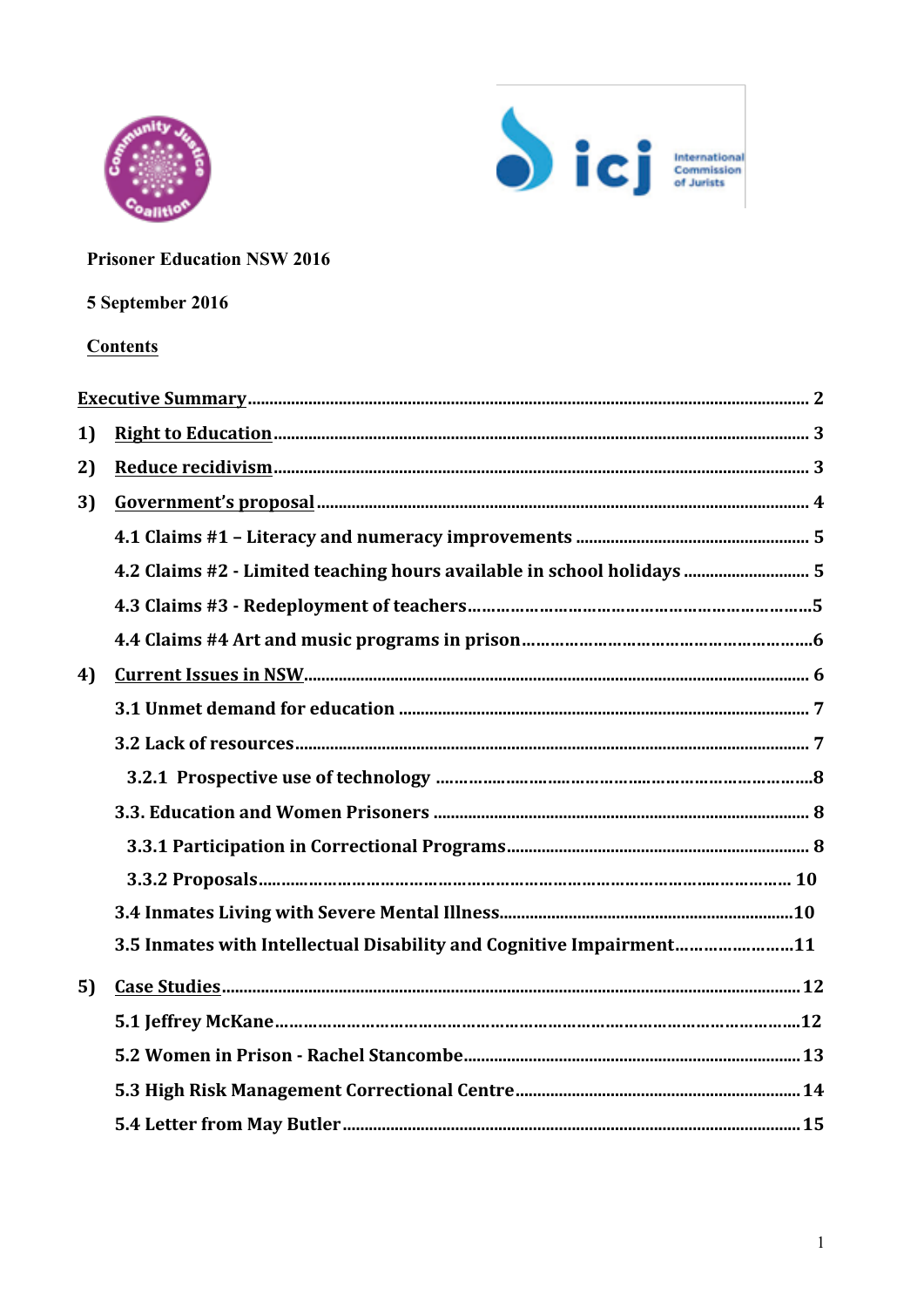#### **Executive Summary**

Prisoners, teachers, government bodies and enforcement agencies all agree on the need for education within the prison system. Education within prisons is instrumental to the successful rehabilitation of prisoners, contributing to the reduction in rates of recidivism. The purpose of this paper is to examine the role of prisoner education and proposed changes for the forum being held in the New South Wales parliament on the 23 of August 2016.

David Elliott, Minister for Corrections, and Commissioner Peter Severin announced the introduction of the 'Better Prisons' initiative in May 2016. This initiative includes changing the current education and vocational training system. Minister Elliot's media release, states that the aim of the initiative is to reduce adult recidivism rates by 5% before  $2019.1$ 

This paper considers Elliott and Severin's proposed changes to prison education, and their potential to achieve the Government's stated goal of 'a prison system that accommodates more inmates, operates more efficiently, and has a greater focus on rehabilitation, without compromising safety and security'. The proposed reform is viewed as an abandonment of the state's obligations to rehabilitate and reform prisoners.

The proposals introduced in the Better Prisons initiative include the removal of 132 of the 152 total teachers within the NSW correctional facilities.<sup>2</sup> Administrative clerks will replace half of the removed teachers, and the provision of adult education and training will be outsourced to private providers who may not necessarily employ qualified teachers. It remains unclear whether the hired staff will be required to have teaching degrees or relevant teaching experience. Private providers are driven by profit considerations and are less likely to offer quality, tailored education within the prisons.

Under these proposals, most of the funding for education will be relocated to vocational training and basic education for inmates. Higher education will not be offered in most correctional centres, except for four specialised intensive learning centres under the care of Corrective Services (Lithgow, Wellington, South Coast and Mid North Coast Correctional centres).

This paper raises a number of concerns about these proposals and the impact they will have on the quality of education provided to the inmates of NSW's correctional centres. In addition to the impact on the standards of education, the current situation of a ballooning prison population, currently over 12,500, and a recidivism rate of more than 40%, should be met by an increase, rather than a decrease, in the number of teachers in correctional centres.

 <sup>1</sup> David Elliot, 'Improvements to inmate education and training' (Media Release, 10 May2016).

<sup>2</sup> Lisa Visentin, 'Three quarters of teachers to be sacked from NSW prisons', *Sydney Morning Herald*  (online) 10 May 2016 <http://www.smh.com.au/nsw/three-quarters-of-teachers-to-be-sacked-from-nswprisons-20160510-goqvid.html>.

<sup>&</sup>lt;sup>3</sup> The New South Wales Teachers Federation, 'Gaol education privatisation to impact prisoners and their teachers' (media release, 10 May 2016).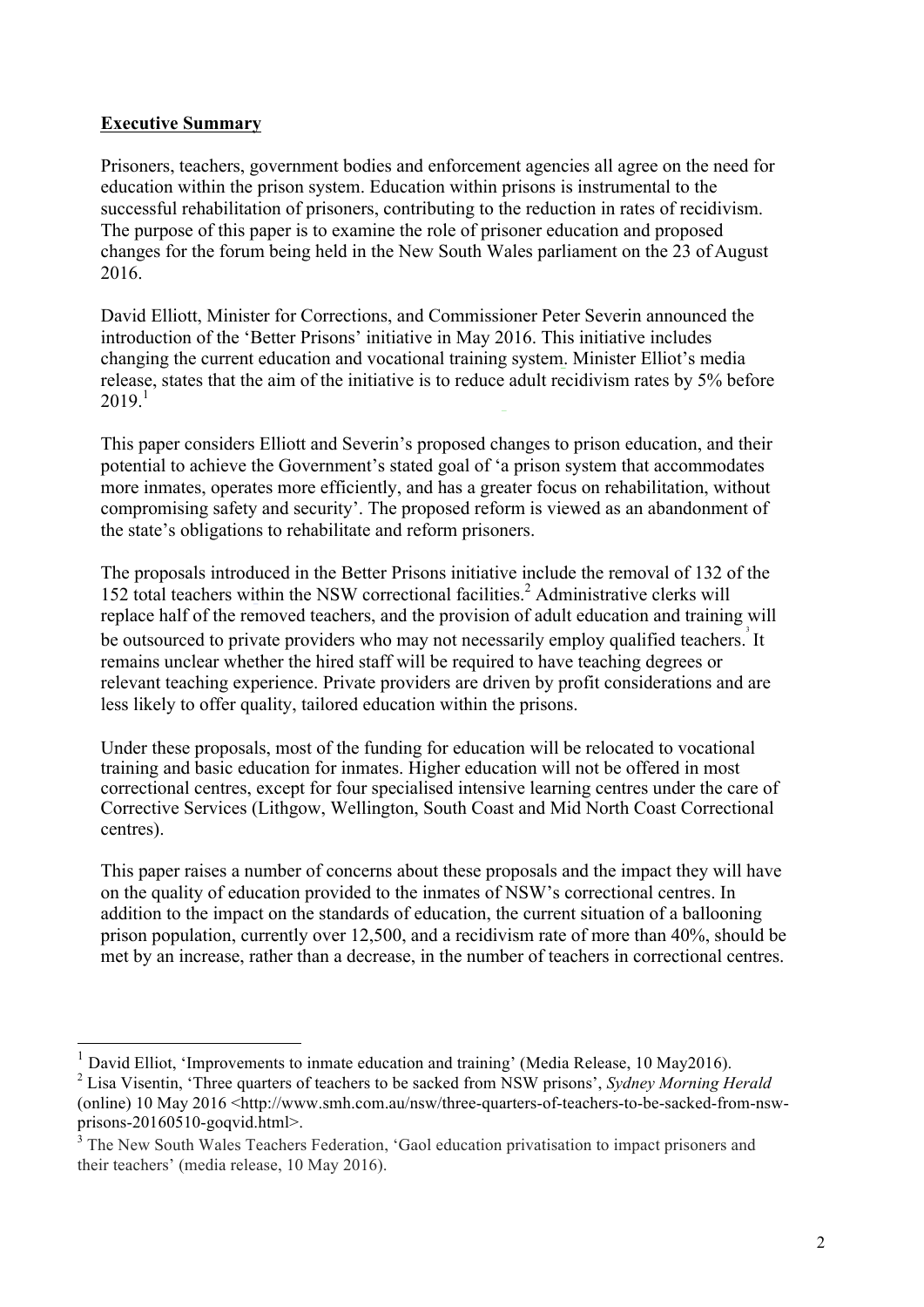# **1) Right to Education**

The access to and quality of educational services provided to those in the prison and mental health care systems is a topic of great discussion. Many in society view individuals within the prison and mental healthcare systems as undeserving of the 'privilege' that is education. However, education is not just a moral right but is also a legally recognised human right under Article 26 of the *Universal Declaration of Human Rights*. <sup>4</sup> This article states that all humans deserve education irrespective of socioeconomic status and personal circumstance.

Furthermore, Article 6 of the *United Nations Basic Principles for the Treatment of Prisoners*  states; "all prisoners shall have the right to take part in cultural activities and education aimed at the full development of the human personality."<sup>5</sup> Education does not merely refer to intellectual and academic progression, but rather, as a multifaceted concept that targets and promotes opportunity, growth, wellbeing and awareness, which is vital to rehabilitation. It should involve access to a variety of structured programs and unstructured learning hubs from which individuals can choose. The availability of choice provides individuals with the freedom of self-directed learning so that they can pursue interests directed at their own betterment and enrichment. It is through education that prisoners and forensic patients can increase the likelihood of successful and smooth reintegration into society upon release.

It has been claimed that the proposed changes will increase access to education and training. However, the figures suggest that the delivery of programs is unlikely to keep up with the everincreasing numbers and demand.

The issues raised in this paper affect both male and female prisoners. However, there are some specific issues relating to women prisoners, which are dealt with in section four of this paper.

# **2) Reduce recidivism**

Many research reports have demonstrated that prisoners who engage in adult education have a substantially reduced likelihood of re-offending. In addition, employment opportunities for participants increased.6

According to a study on the effectiveness of prison-based vocational training programs, offenders who take part in corrections-based employment programs have higher rates of employment and lower rates of recidivism, while experimental research shows evidence of a causal link between these employment programs and improved outcomes, focusing on motivation as the bridging factor between the two variables. <sup>7</sup> There is variation in how offenders frame their participation in work and training and this may be a swing factor. In some cases, participation may be an early signal of identity change.

 <sup>4</sup> *Universal Declaration of Human Rights*, GA Res 217A (III), UN GAOR, 3rd sess, 183rd plen mtg, UN Doc A/810 (10 December 1948) art 26.

<sup>5</sup> *Basic Principles for the Treatment of Prisoners*, GA Res 45/111, UN GAOR (14 December 1990) art 6. <sup>6</sup> Australian Institute of Criminology, Australian Federal Government, *Reducing recidivism through vocational education and training programs* (2008).

<sup>7</sup> Education and vocational training have a positive role in reducing the criminal activity of offenders (Doris L. MacKenzie, Ph.D, "Reducing the Criminal Activities of Offenders" (2015) BOCSAR; Dr Robin Fitzgerald UQ, Dr Adrian Cherney UQ and Dr Maria Plotnikova UQ, "Signalling Desistance? The Role of Prison-Based Vocational Training" (2015) BOCSAR).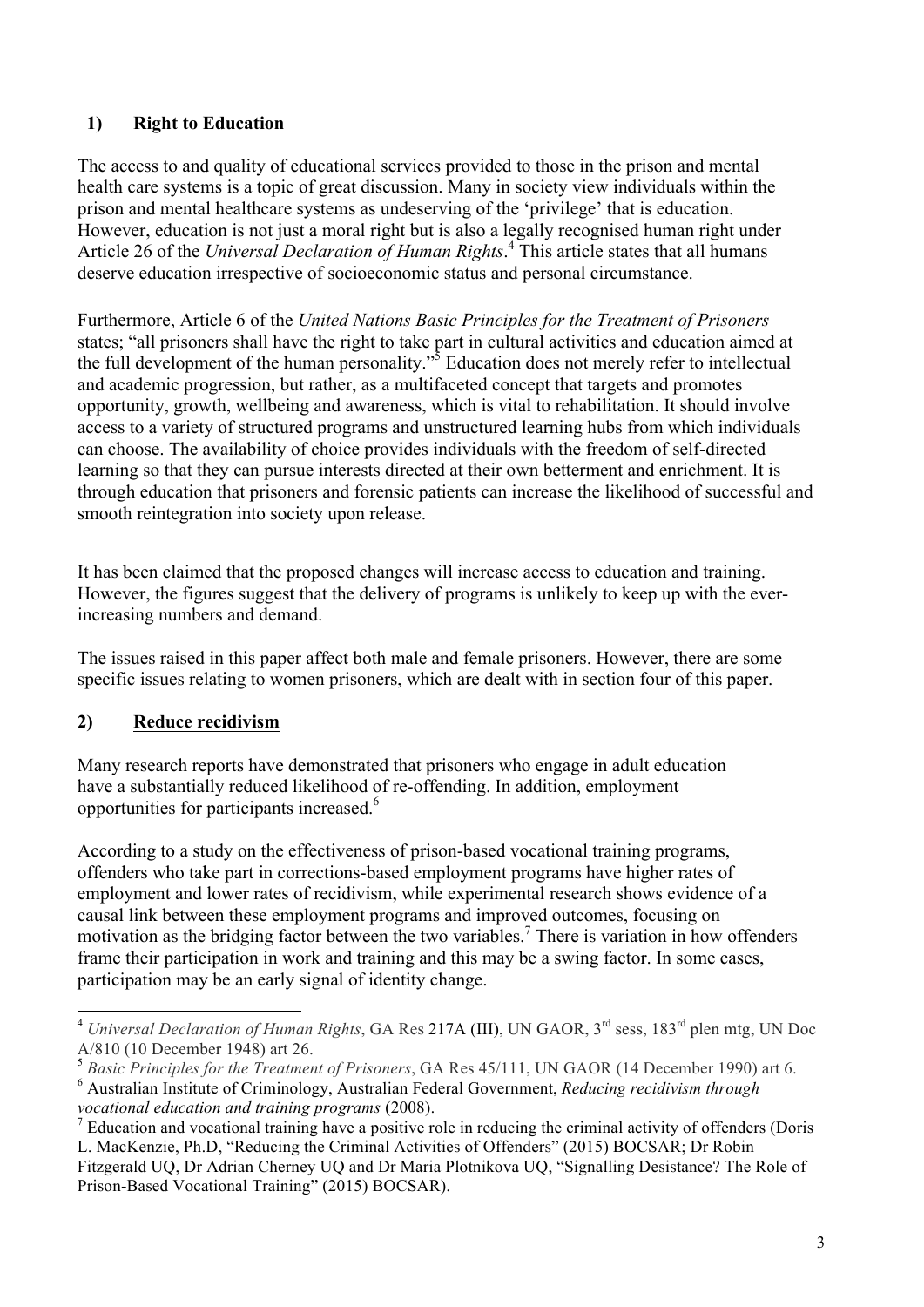Education provision by highly qualified staff (all NSW prison teachers have Degrees in Adult Education) is crucial in meeting Corrective Services' stated aim of reducing prisoner reoffending. This is especially important with a ballooning prison population currently over 12,500 and a recidivism rate of more than 40%.

Quality adult education is critical for:

- Prisoners through improving their knowledge, skills and capacity.
- Prisons by reducing tension and assisting with the provision of safer environment by offering a productive way to spend gaol time.
- Community releasing prisoners with skills and qualifications to adapt, and giving prisoners a chance to embark upon a more productive life, contributes to a safer society at large.

Permanent prison educators, due to their ability to re-schedule classes when required and being onsite, have the flexibility to continue to deliver courses, classes and education and employment counseling, despite centre lockdowns, wing closures and education unit closures. Prison educators are also heavily involved in case management processes along with custodial and other civilian staff, and their value lies in their experience within the prison system. The *Full House Report* states that educational programs are the key to successfully rehabilitating the offender, thereby combating recidivism.

## **3) Government's proposal**

The government recently announced the termination of teaching staff from the state's gaols, reducing full time teachers from 152 to 20. The government calls it a major reform program that aims to lift performance and improve the efficiency of the prison system.

The decision from the government includes:

- The abolition of 23 Senior Correctional Education Officer Positions
- The reduction of Correctional Education Officers Positions fro, 39.8 to 4
- The reduction of permanent and temporary teaching positions from 98 and 11 to 16.
- The reduction of 152 full time positions to 20 positions  $\frac{8}{3}$

Teaching roles will be kept in the Intensive Learning Centres but will be re-advertised.<sup>9</sup> Teaching staff will need to reapply for the remaining 20 proposed positions under the new model, while the delivery of education and training courses will be outsourced to specialist training organisations.

There have been a number of vacancies across Correctional Centres but they were not filled in the lead up to this change. Approximately 25% of positions were vacant. Additionally, the Corrective Services NSW education and vocational training services for inmates will be outsourced to increase inmates' participation in vocational education and training activities.

 <sup>8</sup> Lisa Visentin, 'Three quarters of teachers to be sacked from NSW prisons', *Sydney Morning Herald*  (online) 10 May 2016 <http://www.smh.com.au/nsw/three-quarters-of-teachers-to-be-sacked-from-nswprisons-20160510-goqvid.html>.

<sup>9</sup> Department of Justice, NSW State Government, *Better Prisons: Overview* – *Factsheet #*1 (2016).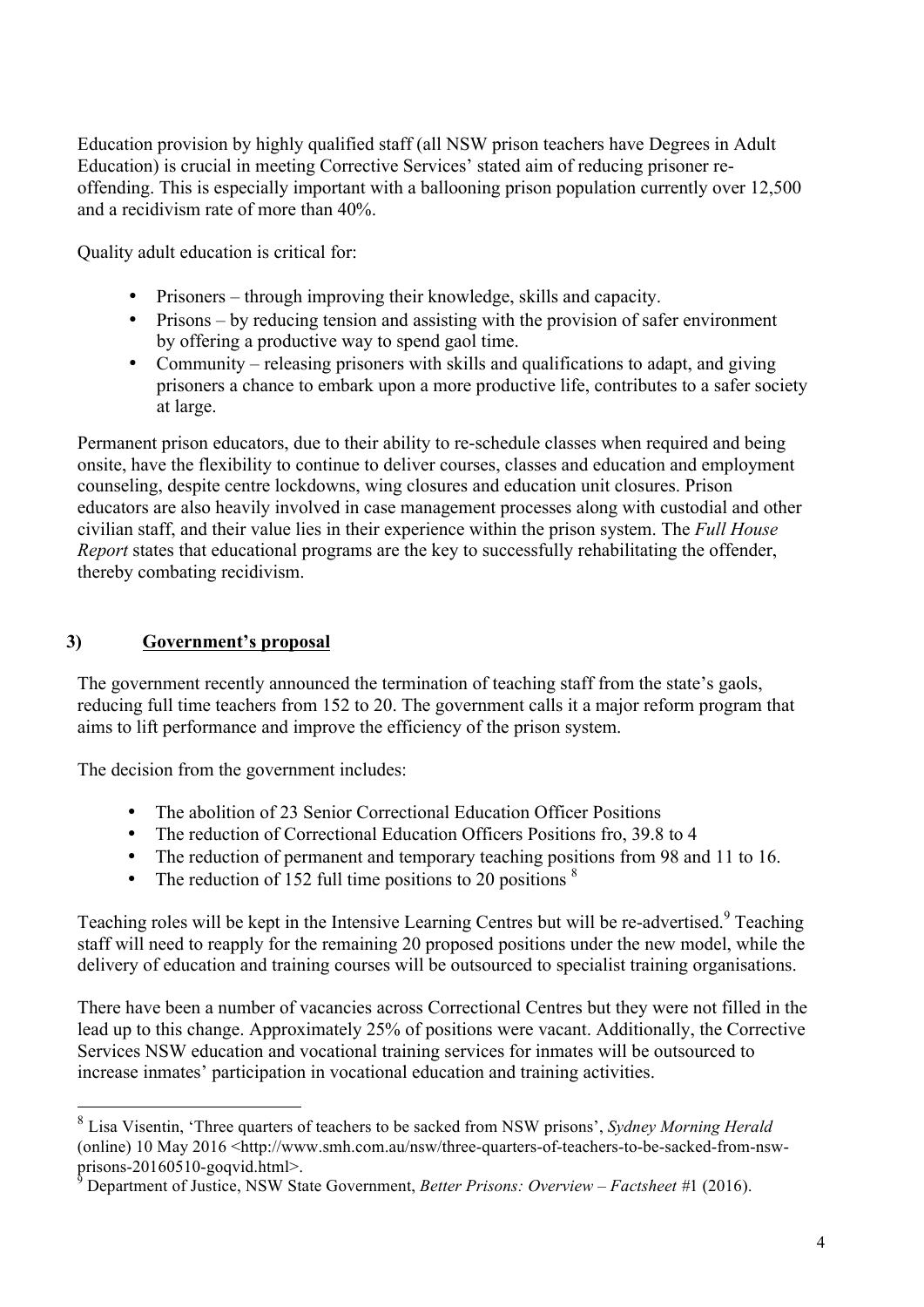Teachers working in prisons who deliver vocational education programs in art and music will be laid off as the government considers them less likely to be linked to future employment of inmates.

## **3.1 Claims #1 – Literacy and numeracy improvements**

The government states that its proposals will double the completion rate of literacy and numeracy courses and increase the number of VET 'activities' by 20%. The statement released by the government is vague about what is included in the term 'activities'.

Also, in an address to all staff, the Commissioner described the current education staff as 'lacking in expertise'. However, the majority of the 158 teachers currently employed by corrective services were literacy and numeracy teachers. Deputy Secretary of NSW Teachers Federation Maxine Sharkey said it seemed odd to abandon the teachers who had gained experience of teaching literacy to inmates in favour of those with no such expertise. The new model includes 43 assessments and planning clerks and 24 education services coordinators. There is no indication, that these new staff would be required to have teaching experience or a teaching qualification and they will not provide direct education services.

# **3.2 Claims #2 - Limited teaching hours available in school holidays**

The Minister for Corrections, David Elliott said there are limited teaching hours from December to January, and the months of April and July because of teacher's holiday entitlements. Elliott argues that these patterns are not suitable for a prison because inmates do not have school holidays. Management has always mandated the partial closedowns of education in these periods. When gaols are able to schedule locally, education provision can be, and has been, scheduled for 50 weeks of the year. However, an article suggests that teachers are usually more available during this period.<sup>10</sup>

Moreover, the *Full House* report states that 'Overall, the number of student contact hours increased in 2013–14, however, the participation figures dropped marginally from 36 percent in 2012–13 to 33 percent in 2013–14.<sup>11</sup> Student contact hours delivered could have been greater had not some 16,040 teacher hours been lost in 2013–14 due to lockdowns, custodial post stripping and a hold on teacher recruitment action in 2013–14 due to the OS&P restructure. Nevertheless, the participating rate of eligible inmates is generally consistent with other states'.

There is scope to increase available teaching hours. Already in the Juvenile Justice sector year round teaching has been adopted.

# **3.3 Claims #3 – Redeployment of teachers**

Staff will be able to apply for new and remaining roles. These roles are limited in number and far different in nature.

 <sup>10</sup> David Cole, 'Jail 'more complex than Minister thinks' says union' *Goulburn Post* (Goulburn), 23 May 2016.

 $11$  Inspector of Custodial Services, 'Full House: The growth of the inmate population in NSW' (Research Report, Department of Justice, April 2015)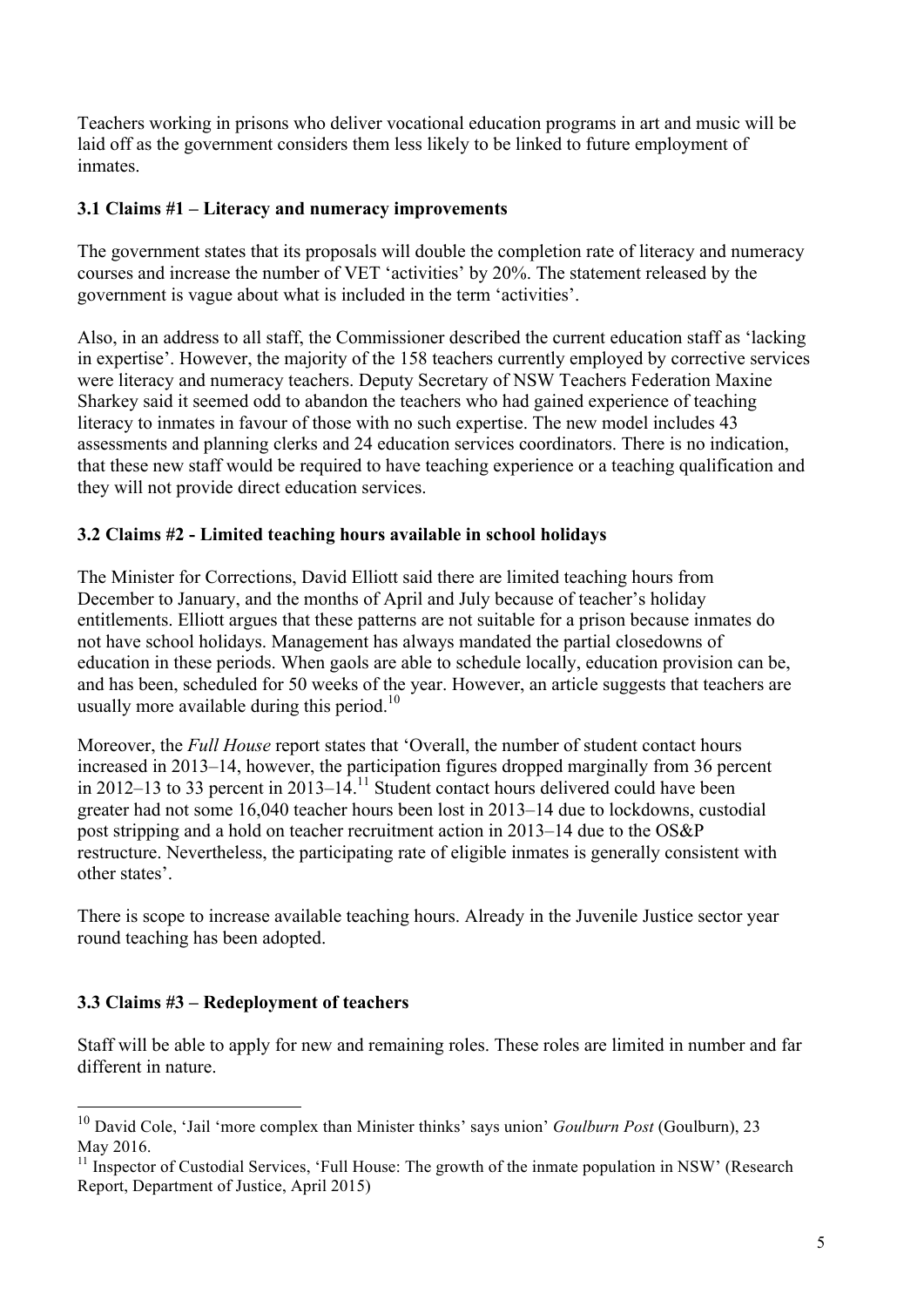The Specialised Intensive Learning Centres at Lithgow, Wellington, South Coast Mid Coast Correctional Centres will remain the responsibility of Corrective Services. As of the 11 April 2016, only four qualified teachers are assigned to each of the four centres. Other centres will be serviced by an external provider; there will be no teachers on-site but a will be a few education services coordinators and assessment and planning officers.

For those who do not apply or are unsuccessful, consideration will be given to redeployment within the broader Department of Education, where this is feasible. So far, the government has not mentioned anything about other job positions opening within the broader Department of Education yet or redeployment. The government has already decided to cut 132 of the 152 qualified teaching positions within the NSW adult prison system and the existing full-time roles will be reduced to 20 positions. Despite the fact that two-thirds of inmates possess below functional literacy levels, the government has decided to terminate highly qualified and experienced educators and invite private providers to provide educational services with no guarantee that such trainers would be qualified or experienced. Thus staff with 20 years of teaching experience will be required to retrain and their private sector replacements will be required to train to do their jobs. This transition will result in unnecessary disruption to the delivery of services to prisons all for ideological reasons.

# **3.4 Claims #4 – Art and music programs in prison**

The Minister has said that inmate programs reflect the quantity of available teachers at a centre, rather than the needs of inmates. For example, between one quarter and one third of vocational education programs delivered by CSNSW teachers are in art and music rather than areas linked to inmate employment. Teachers dispute this, instead asserting that 95% of vocational training is in purely employment related areas.

Nonetheless this fails to appreciate the value of arts education; its contribution to the NSW economy is larger than many traditional industries. Further, art and music courses are used 'to engage offenders in education programs when they have not had positive education experiences before their admission.' Therefore, the provision of arts education is beneficial as a way to develop personality and to re-engage people in educational courses, as a pathway to enrolling in other courses that are more geared towards employment.

# **4) Current Issues in NSW**

l

Many inmates enter the prison system with deficiencies in their education, having dropped out of school or having experienced disruptions in their studies. It is shown that two out of three prisoners in NSW do not have a functional grasp of language, literacy and numeracy; they are either at or below Certificate 2 level in the Australian Skills Quality Authority (ASQA) framework, therefore possessing below a functional level of Language, Literacy and Numeracy  $(LLN).$ <sup>12</sup> Therefore educational programs are the key to successfully rehabilitating offenders, yet cell overcrowding can prevent inmates from completing educational programs.

"Rehabilitation outcomes are also compromised when inmate numbers are increased without a commensurate increase in appropriate resources. Overcrowding limits opportunities for parole because access to required programs is constrained. Reduced access to work and limited contact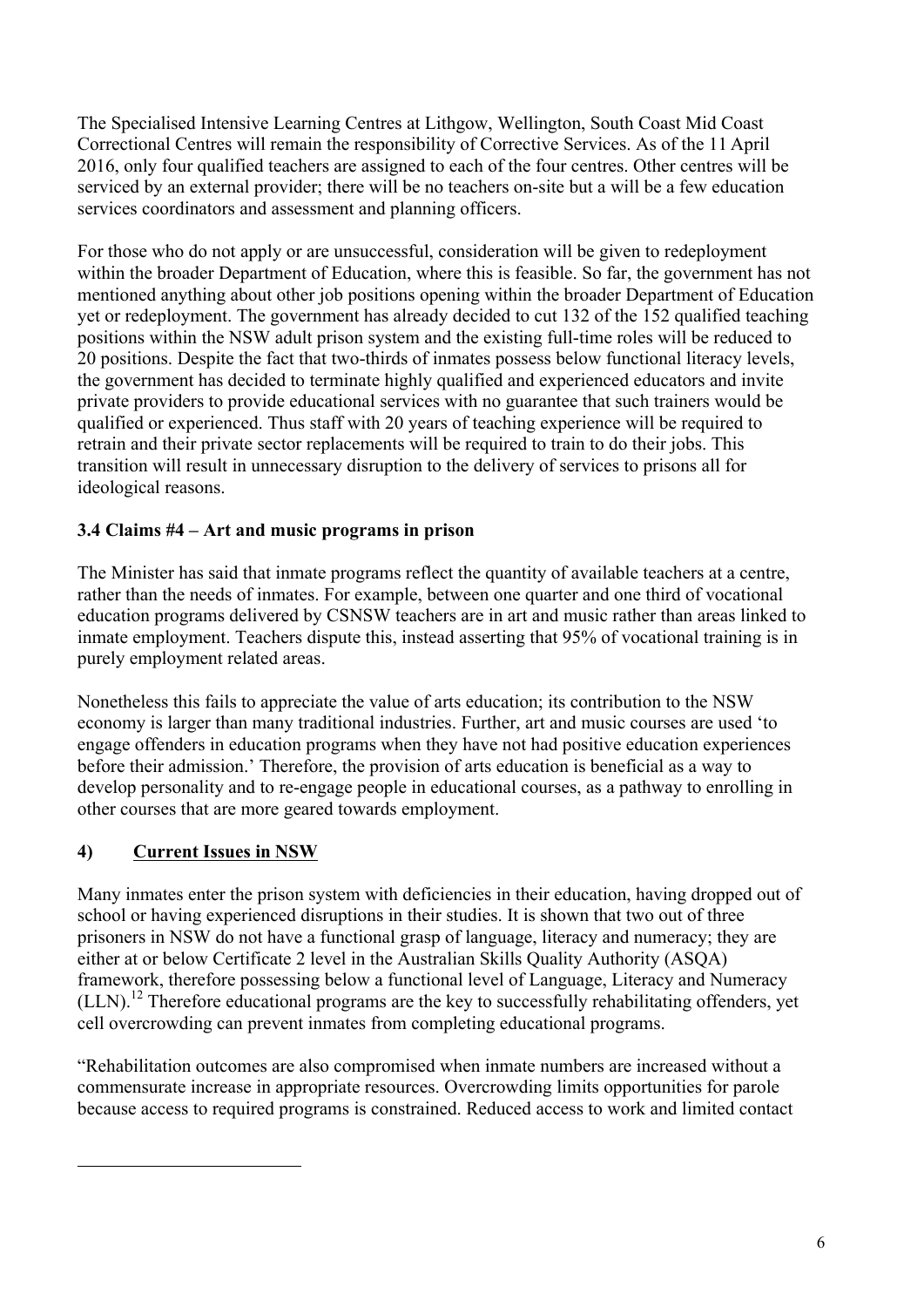with families contribute to the creation of an unproductive environment."<sup>13</sup>

#### **4.1 Unmet demand for education**

The 2015 'Smart and Skilled' program no longer considers that inmates are disadvantaged, thereby forcing them to pay the full course fees. Fees for TAFE have increased, enrolments and course offering have fallen, and government funds are being redirected to private providers (many of these operate for profit), some of them even proving to have questionable quality and recruitment practices.

The increasing number of prisoners is another factor affecting access to education and training. The *Full House* report expressed concern about the unmet demand for education,<sup>14</sup> a factor contributed to by the increasing number of people incarcerated without proportionate increases in resources. It noted that only one-third of inmates eligible for education and vocational training are participating in their chosen course. Completion rates for education courses at Parklea Correctional Centre are very low; due to the high proportion of remand inmates who are transferred to another centre or are subsequently released before they can complete their courses*.* No separate figure was given for women, but there was a recommendation to measure the unmet need.

Furthermore, current conditions cause inmates to become de-motivated. Due to the short period of free time out of their cells, prisoners are hindered from accomplishing the most basic tasks, including attending educational seminars. This has been demonstrated through a significant drop in the rate of completion for aggression and violence programs, which is a program imperative to rehabilitation.

#### **3.2 Lack of Resources**

Resources such as computers and the Internet are not yet widely available as part of the learning environment in correctional centres.<sup>15</sup> So far, although there have been some trials, cell access is not yet available to prisoners in this State. The *Full House* Report emphasised that individual access to computers and online services was essential, and recommended that CSNSW ensure the cells in all new facilities are constructed with conduits for in-cell technology.<sup>16</sup> (paras 6.55-6.57, recommendation 41). This is of particular importance to women prisoners who may have less access to programs because of the factors mentioned later. It is time to ensure that provisions are made for in-cell computer access for all prisoners.

Individual development comes from expanding one's knowledge and obtaining new skills. It is therefore vital to provide offender-focused educational and rehabilitative programs to improve recidivism rates and increase welfare. Focusing on providing access to computers in cells would give people in prison the opportunity to learn and be productive, without having to leave their cells or worry about time constraints when computer use is available.

Installations have been made at Nowra and Cessnock but are not currently being used. In relation to Internet safety, the Justice Annual Report states that this should not be of concern as there are current technologies that carry the capacity to tackle this issue.<sup>17</sup>

 $13$  Ibid 10.

 $^{14}$  Ibid 67 [6.50].

<sup>&</sup>lt;sup>15</sup> Secretary of the Department of Justice NSW, 'Annual Report 2014-2015' (Report, Department of Justice NSW, 31 October 2015) 55.

<sup>&</sup>lt;sup>16</sup> Inspector of Custodial Services, above n 4, 68.

<sup>&</sup>lt;sup>17</sup> Secretary of the Department of Justice NSW, above n 8.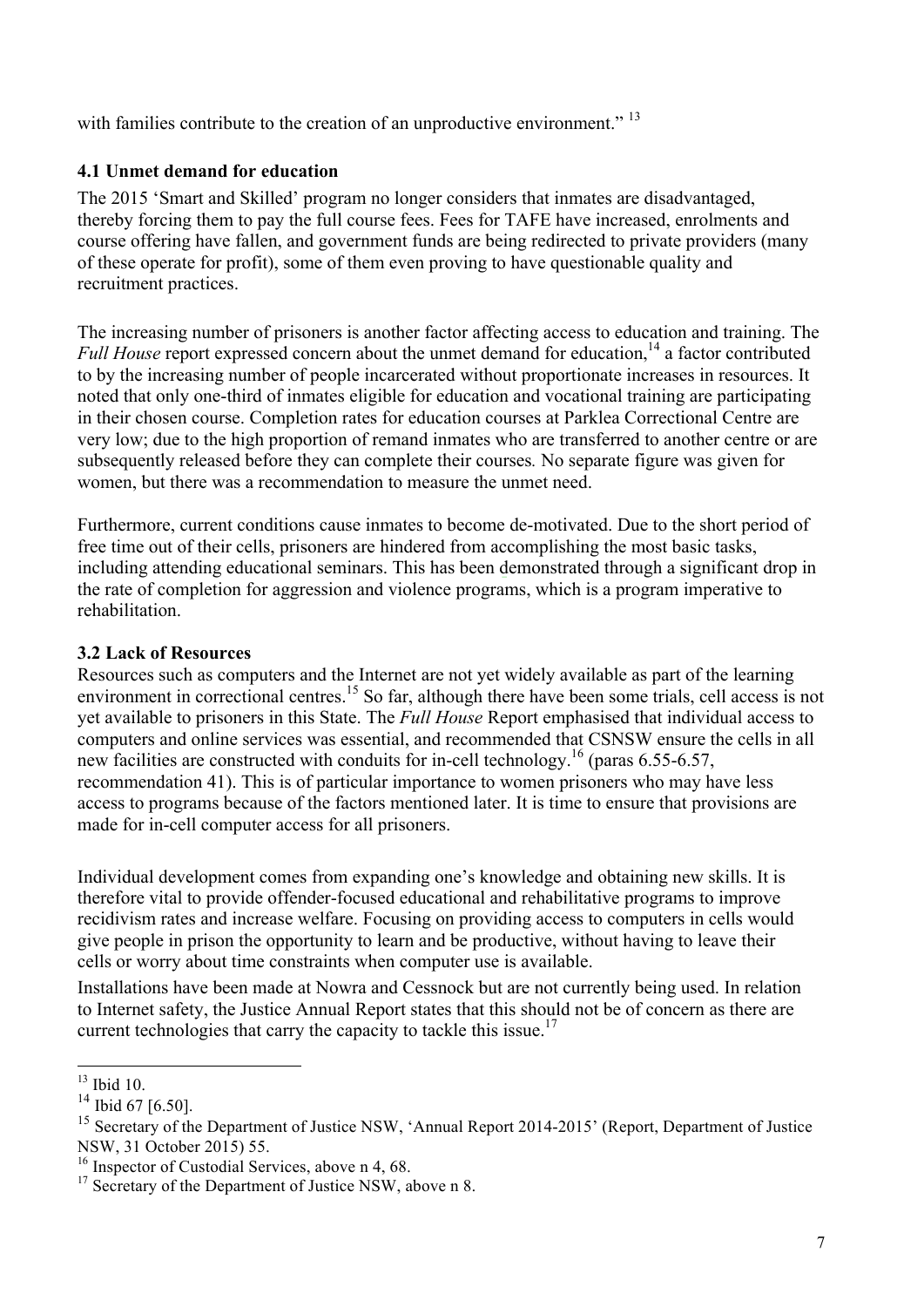As a result, individuals in prison will be more inclined to successfully complete their courses instead of dropping out. While the prevalence of computers in educational centres has increased over the past ten years, access to these varies due to staff shortages and lockdown times.

## **3.2.1 Prospective use of Technology**

In the Full House Report it is stated that 'with the rise of blended learning technologies and Massive Open Online Courses, the question is not whether computers should play a substantial role in educating inmates, but is how best to facilitate their adoption and use'. It is not clear whether this progress will continue as there are likely to be fewer teaching staff and it is unclear whether distance education will be discontinued, undermining the push for technological literacy and access.

#### **3.3 Education and Women Prisoners**

The issues raised in this paper affect both male and female prisoners. There are some specific issues however, which relate to women prisoners.

Prison education for women in NSW is not in an ideal position despite some good programs available that are designed specifically for female inmates. Work and educational programs should be culturally specific and designed for the needs of women prisoners so that they can break out of the cycle of offending. Yet our research reveals that women have lower access to education and training programs than men. This is due to women in prison choosing employment over full time education in a Corrective Service Industry. Women typically pursue employment in order to earn funds to purchase products such as hygiene items, snacks, writing instruments and food. The reason given was that they couldn't make enough money to support themselves.

Changes reducing access to effective education should give rise to concern. In March 2016 there were 919 females in NSW Correctional Centre, representing about 7% of the total prison population.18 The increased numbers of women prisoners is mainly accounted for by an increase in those on remand.<sup>19</sup>

# **3.3.1 Participation in Correctional Programs**

Many of the current programs aimed at reducing the risk of reoffending, and giving prisoners a better chance of securing employment on release are, in principle, available to men and women. These programs include the basic Equips programs, educational and vocational programs, and drug programs.

The Annual Report for 2015 shows that in the period 2014-2015, 933 women participated in educational and vocational training. Women represented 11% of total enrolments, roughly equivalent to the proportion of women in prison.<sup>20</sup>

The data does not make it clear whether female inmates had equal opportunities to participate in all educational and vocational training programs or in programs to meet their specific needs. The Annual Report, Table 3.19, p 57, shows a decline in women participating in TAFE NSW short courses over the last year. There are at present four full-time Intensive Learning Centres for inmates with assessed low literacy and numeracy skills. Women inmates do not have access to these

 <sup>18</sup> BOCSAR, Thursday 28 April 2016.

 $19$  Justice Annual Report, 2015, p 38.

 $^{20}$  Justice Annual Report, 2015, 56.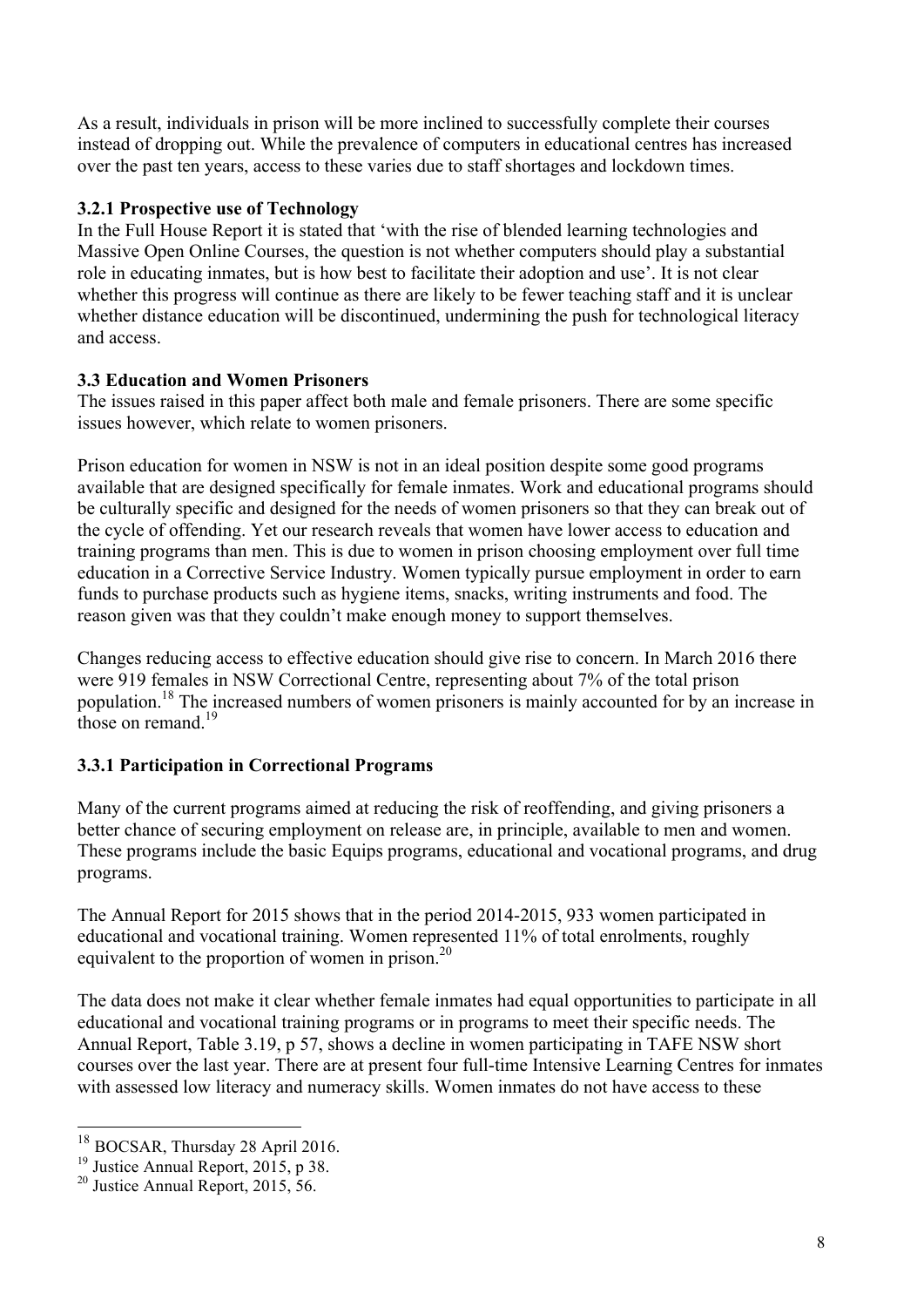#### Centres.

As a group, women prisoners have distinctive needs, which are relevant to the planning and delivery of education and other programs. Women have high levels of substance abuse, mental illness, and histories of disadvantage, violence and dislocation. A disproportionate number of inmates are indigenous women – around one-third of women in prison. [Justice Annual Report, 2015, p 38]. To meet these needs, women inmates should have access to programs that are designed specifically for their complex needs, programs which are sensitive to culture and gender, and programs which enable them to gain skills in non-traditional areas.<sup>21</sup>

Some current programs are designed to meet the particular needs of women. These include the Mothers and Children's Program at Emu Plains Correctional Centre and the Adventure Based Challenge. There are aboriginal cultural programs. The Bolwara Transition Centre has a high proportion of aboriginal women.<sup>22</sup> There is also a specific drug and alcohol Program for women, Yallul Kaliarna, at Dillwynia Correctional Centre.<sup>23</sup>But it is not clear how many women have access to these programs, or whether all those that are eligible are able to participate.

The data in the Justice Annual Report regarding access to general education and training programs are not all gender disaggregated. However, available information suggests that women prisoners at present have less access to education and training. For example, it is claimed that at Silverwater Women's Correctional Centre hardly any women are undertaking full time education.

Women prisoners posit various explanations as to the lack of access. First, there are relatively few women, often held in small numbers, which makes it difficult to deliver a diverse range of programs to meet individual needs.

Another factor reducing access to education is that many women are on remand or have relatively short sentences. This makes it less likely that they will get effective access to education and training programs.

Another reason that has been put forward is that women choose employment in a Corrective Service Industry over full time education. It is claimed that they do this in order to earn funds to purchase products such as hygiene items, snacks, writing instruments and food; it is claimed that they would earn less by taking education.

In July 2012 at Silverwater Women's Correctional Centre not one woman out of the 250 women at the centre were undertaking full-time education. Since then, this number has not increased past eight at any one time. This seemingly low number further demonstrates that female inmates do not have the time or ability to afford to both complete a course and undertake work while serving their sentence. While the choice made by the prisoners is not under the control of the government, the government should bear some responsibility in introducing more influential and engaging programs for them to participate. Moreover, there are approximately more than 900 women currently within the NSW prison system. Of those, approximately only 25 to 50 women at any given time are offered apprenticeships or traineeships to complete an equivalent course that will further their education and prospects of work once their sentence is complete.

 <sup>21</sup> AIC *Good Practice in women's prisons: a Literature revie*w Bartels and Gaffney.

 $22$  Justice Annual Report, 2015, p 38.

<sup>&</sup>lt;sup>23</sup> Justice Annual Report,  $2015$ , p 51.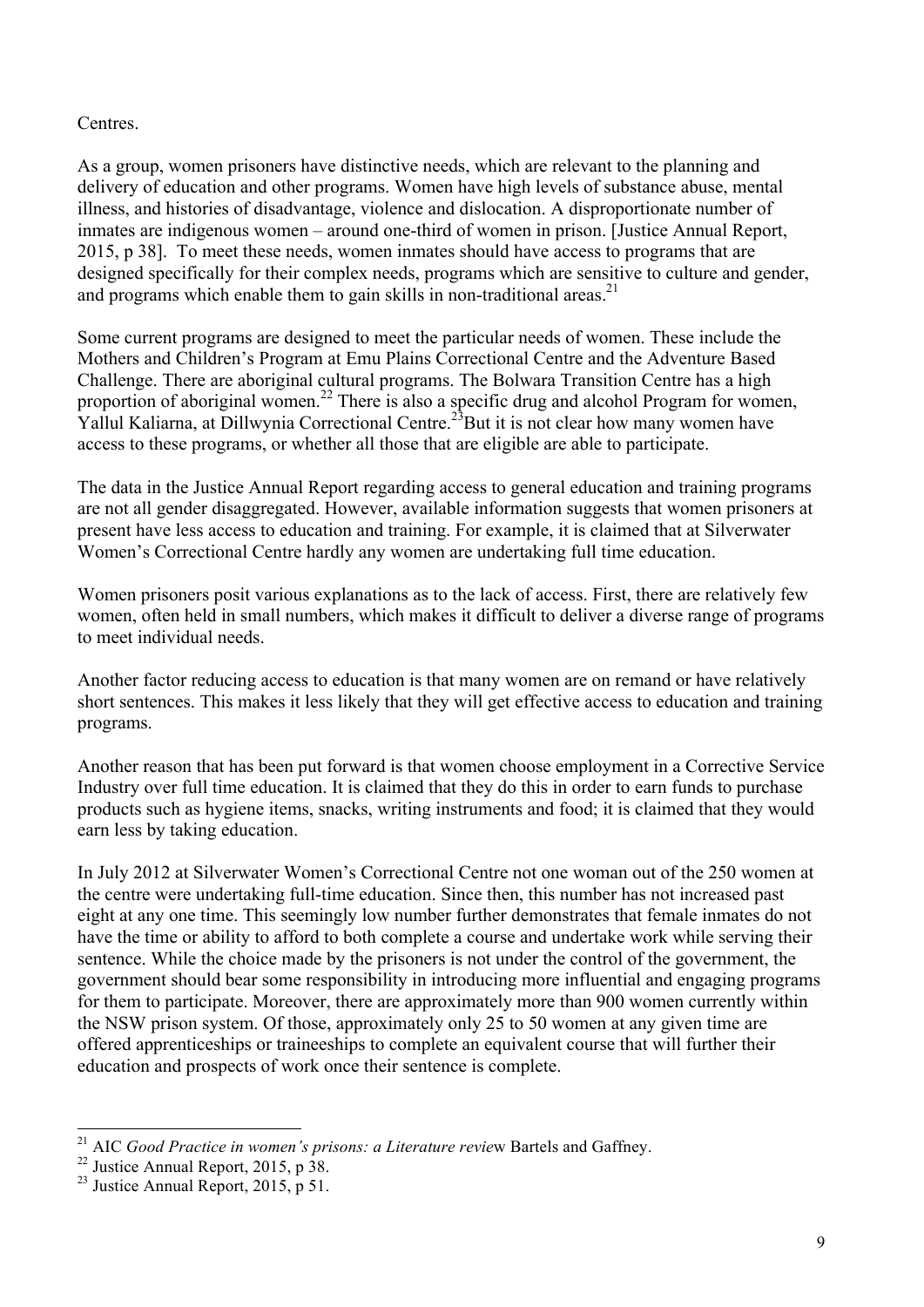## **3.3.2 Proposals**

For many women, their offenses are often the result of significant underlying issues, such as drug or alcohol addiction and mental health problems. Many have been victimised by violence and have long experienced disadvantage.

The less than satisfactory situation in regard to education, the prospective reduction in standards, the relatively few female prisoners and their generally short terms, together with the large proportion of indigenous women suggest that women's access to education and training programs, and the effectiveness of those programs will be substantially improved if the women participate in those programs in community programs rather than within the prison system. Such programs can be more readily tailored to the specific needs of each woman.

This conclusion is entirely in line with the Bangkok Rules, where **Rule 60** Provides:

Rule 60: Appropriate resources shall be made available to devise suitable alternatives for women offenders in order to combine non-custodial measures with interventions to address the most common problems leading to women's contact with the criminal justice system. These may include, among others, **educational and training programmes to improve employment prospects**.

The earlier Corston recommendations were along these lines, and the Scottish Commission on Women offenders has taken the same approach.

#### **3.4 Inmates Living with Severe Mental Illness**

The World Health Organization (WHO) has noted that there are many factors that stem from imprisonment, which have a negative impact on mental health and individuals who have a mental illness.24 Therefore it can be noted that pursuits and facilities such as education and educational resources in prisons can allow for meaningful activity and engagement to occur, which could have an impact on future prospects for employment and improvements for inmates living with severe mental illness, intellectual disabilities and cognitive impairment.

Furthermore, at a meeting on Thursday 12 May 2016, Helen Robertson, Correctional Education Officer asked this question to the Assistant Commissioner Anne-Marie Martin: "Dr Martin, a few years back you were the special guest invited by the inmates in the *Mental Health Unit* at Long Bay Hospital, to what we called 'Pizza Night' where inmates cooked a communal meal and give performances as after dinner entertainment. You attended along with Assistant Commissioner Luke Grant and were gracious enough to participate by reading a poem and Luke Grant played the guitar and sang a song. What you saw on display that night was literacy, numeracy, music, art and information technology all working together. The education staff there that night were not paid to be there. We came in voluntarily. And it wasn't a one off. We would do that three or four times a year. How can you ensure that the most vulnerable people in our gaols - people who have a mental illness through no fault of their own - will have access to such pro-social activities when you have external contractors coming in who are paid by the hour?"

The Assistant Commissioner had no answer. The activity described above was recognised by the state government when the then General Manager of Long Bay Hospital was a finalist in the 2013 NSW Premier's Awards for Public Service.

 <sup>24</sup> World Health Organisation, 'Mental Health and Prisons' Information Sheet.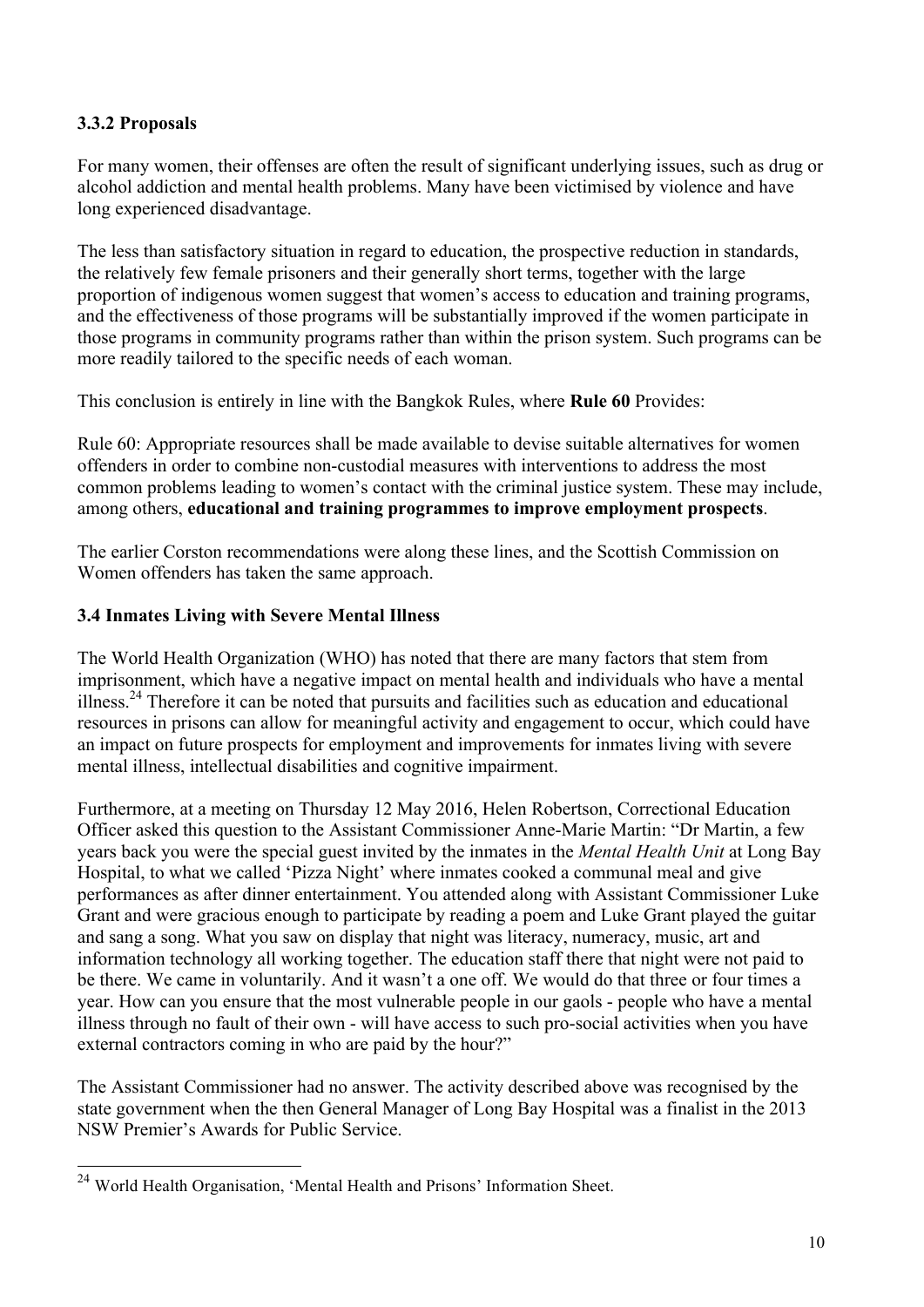"Jeanine McGlinn - General Manager, Long Bay Hospital Corrective Services NSW | Attorney General & Justice - Jeanine McGlinn is the General Manager of Long Bay Hospital, where offenders with mental health disorders coupled with antisocial behaviours are incarcerated. These offenders lacked activities, which promoted prosocial behaviours. Through Ms McGlinn's implementation of monthly social events, offenders were given an opportunity to be released from their cells to participate in creative activities. During these events offenders write songs, create music and art works, write jokes, poems and literature, and sing and dance. Through this they experience being autonomous individuals with goals, thereby increasing their self-worth. Jeanine did not waiver in her courage to persevere with the program and the offenders are now developing into goal orientated and self-directed community members."<sup>25</sup>

This kind of pro-social activity will not happen under the *Better Prisons Education Reform* because there will be no full-time educators to make it happen. Little if any education at all will be available for those living with mental illness challenges because difficultly with self-regulating behaviour will mean exclusion from mainstream gaols centered around education by external providers. In fact, under the internal provider AEVTI, education was withdrawn from Long Bay Hospital after being deemed financially non-viable, and there has been an absence of teachers and education officers in that area for over 12 months as a result.

# **3.5 Inmates with Intellectual Disability and Cognitive Impairment**

The *Additional Support Unit* (ASU) at Long Bay Correctional Complex comes under Statewide Disability Services (SDS) and houses 60 men with intellectual disability and cognitive impairment. There are two Special Education Teachers and one Correctional Education Officer attached to SDS (although the actual number of positions are 3 teachers and 2 EOs but it has always operated with positions unfilled) who run AEVTI literacy and numeracy classes; provide literacy support and inclass behaviour management to TAFE teachers; and co-facilitate the CSNSW Compendium of Programs such as the EQUIPS suite for management of addiction and aggression issues.

SDS submitted a proposal to retain qualified full-time education staff and Assistant Commissioner Martin rejected it. The Better Prisons Team wrote, "While the work performed by SDS education staff is acknowledged, retaining teachers and correctional education officers is not considered viable within the new education model. The education functions undertaken by SDS education staff will be provided through a combination of the Education Service Coordinator, Assessment and Planning Officer and an external provider."

The new Education *Services Coordinator* (ESC) and the *Assessment and Planning Officer* (APO) positions require *no* teaching qualifications to perform the roles. When asked, CSNSW has not been able to give details on how the external provider will provide full-time special education teachers for inmates with complex needs and at what cost.

Commitment, consistency, trust, patience and time are the keys to delivering education to inmates with complex needs. This can only happen when inmates have access to a permanent education team adequately skilled and qualified to work with people with special needs.

 <sup>25</sup> www.publicserviceawards.nsw.gov.au/winners/2013-winners.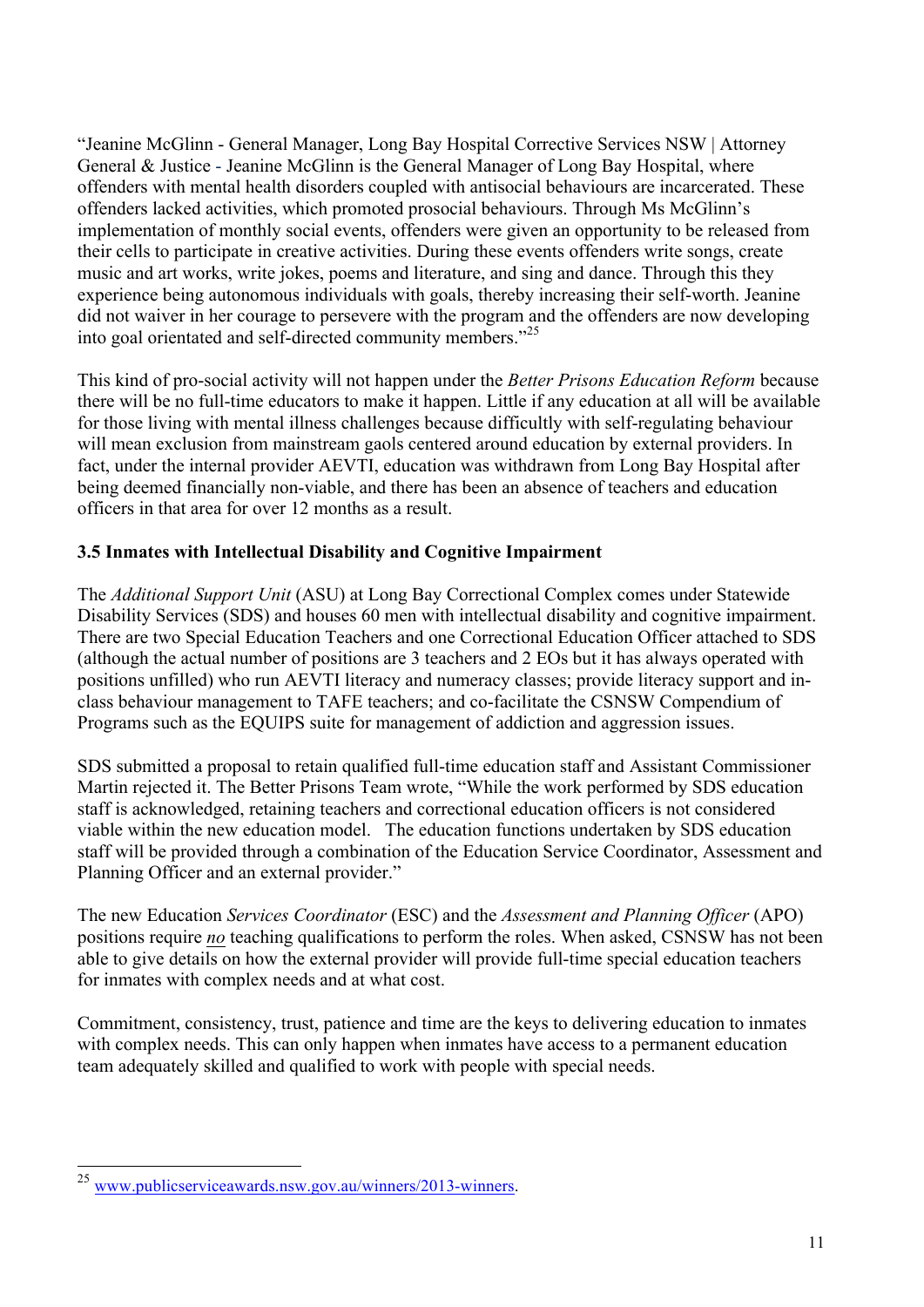## **5) Case Studies**

#### **5.1 Jeffrey McKane**

Jeffrey McKane was a law student who was prevented from continuing his study by Corrective Services NSW. He challenged this decision in the Supreme Court and was unsuccessful. Justice Action enrolled him as a distance student at Southern Cross University and facilitates his education. This case indicates the inherent difficulty of having access to education whilst in prison.

McKane was registered in a law degree at the University of New England prior to his incarceration. Goulburn Correctional Centre permitted McKane to complete a subject in Tort Law, which prior to being incarcerated, he had been studying. However, upon his completion of the subject, he was told he could not continue with his studies. After repeated applications to the prison staff and the Commissioner for Corrective Services, he remained unable to continue his law studies, nor is he able to engage in any other education for the purposes of rehabilitation, such as art.

In 2014, McKane applied to the Supreme Court by way of a summons seeking orders for CSNSW to grant him access to recommence his studies. However, a decision was made on 12 June 2015 that the matter could not be pursued, as the court could not engage in a merits review of the decisions made by CSNSW. Following this decision, McKane was ordered to cover the costs of the proceedings. McKane has also been denied access to the education block this year, which limits his access to a computer. In the wings there are only two computers available, which are shared between approximately 160 inmates. Thus, McKane has no other access to computers in order to study.

McKane has also been told that there are limited resources and that the facility would not be able to provide materials for him to study and download the required lecture materials. However, this issue can be resolved through the self-funding of his study. McKane has suggested that changing the current printing arrangements for inmates combined with the potential for the required materials to be placed on a CD-ROM by the university or by Justice Action would remove any drain on resources. On 9 July 2015, Justice Action asked CSNSW to indicate what money CSNSW was required to pay for McKane's cost of obtaining necessary resources. The Commissioner denied McKane permission, despite his willingness to pay for his own studies using the money that he makes from working in the textiles factory, along with assistance from the Justice Action team and family support.

Through Justice Action's intervention, as of 25 May 2016, McKane was given access to study a law course at Southern Cross University (SCU). Justice Action is incredibly thankful to SCU for recognising McKane's immense potential. Justice Action supported McKane's educational endeavors by accessing online lecture materials on his behalf, taking responsibility for his student email and administrative matters, as well as providing a retired teacher (linked to the Teachers Federation) to supervise and be present during McKane's examinations.

The letter from the Director of Corrections Executive Services & Complaints Management to Jeffrey dated 1 August 2016, stated 'The General Manager, Goulburn Correctional Centre has advised you (Jeffrey) do not have approval to undertake distance education. Should you wish to pursue written copies of all required course material (textbooks). CDs are not to be viewed on inmate computers. Therefore, any information contained on CDs must be printed by Southern Cross University or Justice Action.'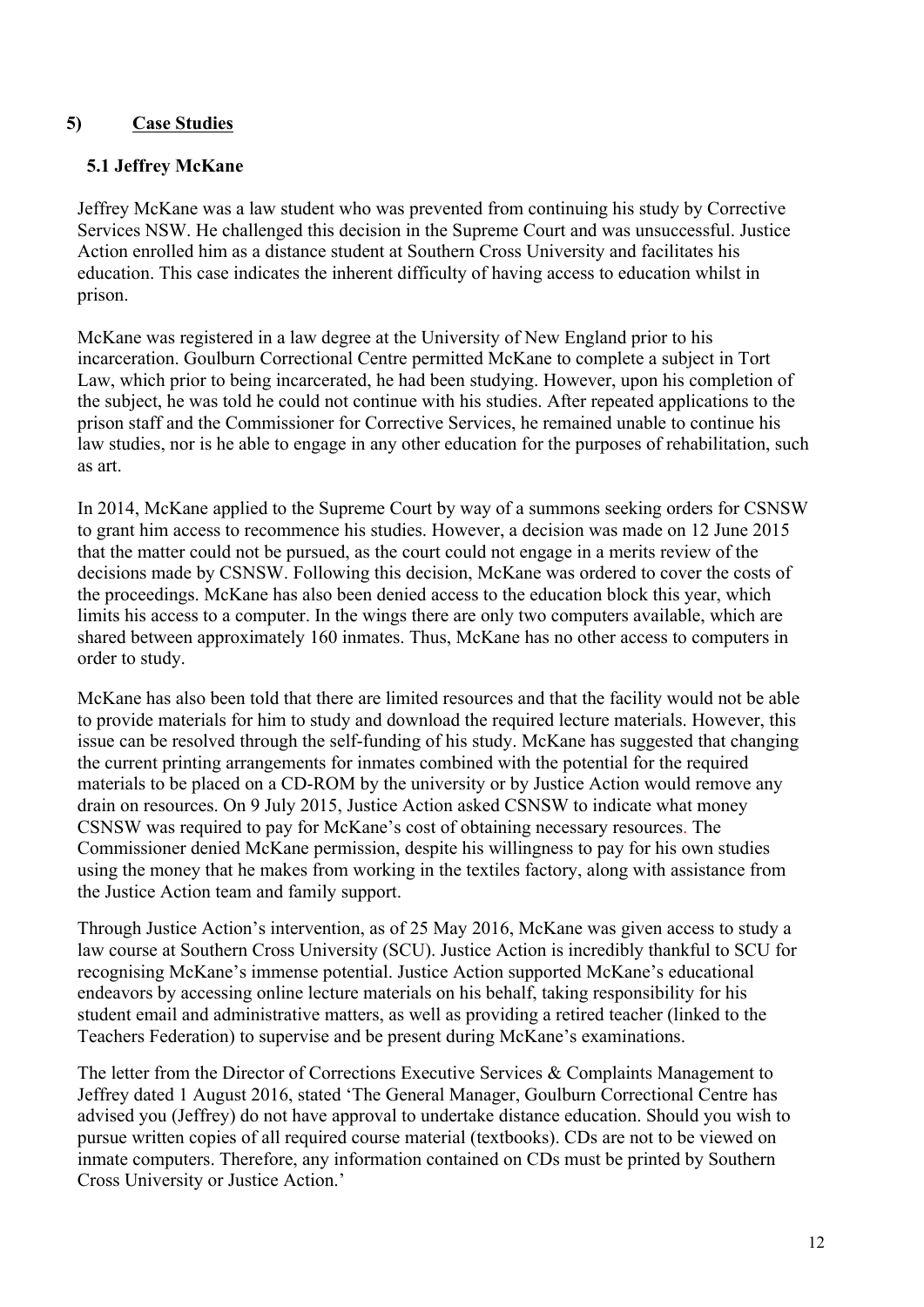Justice Action said it will continue the support to Jeffrey and views this case as an important precedent, as it concerns educational access in prisons.

## **5.2 Women in Prison - Rachel Stancombe**

Rachel is an advocate for other prisoners, a peer Mentor (constantly referring other women to WIPAN), and is very passionate about furthering her education and staying engaged with her children. The CJC has presented her case to the Law and Justice Committee on 15 March 2016.

She is currently serving time at Dillwynia with a prospective release date in 2018. This is her second period of incarceration. Rachel has a history of drug use and has three children – seven, six and four years old (all now living with Rachel's mother). Due to the distance, they can only visit Rachel once a month. Rachel is highly motivated to rise out of her history of drug use and crime. She wants to use this period in prison to gain an education and confront her drug use. Rachel reads and writes proficiently and has completed her Certificate III in Business. She wants to study social work at university or Community Services at TAFE and recently asked WIPAN how she could get started on this whilst still in prison. In the meantime, Rachel is working in the kitchen - which she describes as "a big mistake."

Rachel, unfortunately, was made to choose between work, education or completing a drug and alcohol program while serving her 4.5-year sentence. The opportunity to complete more than one of these is impractical with the time restrictions and resources offered in the correctional facility. Rachel has chosen to work whilst in prison, in order to help provide for her three young children, as well as to have some financial security upon her release. Like the majority of women in prison, Rachel receives little financial support from the outside. Rachel needs to purchase her own essentials from the prison buy-up system, which is another reason she feels obligated to work in the kitchen. This has resulted in an inability to study, which would enhance her prospects of employment once her sentence is complete.

Dillwynia offers the opportunity for women to complete the Higher School Certificate (HSC) through TAFE. It also offers computer, art and pottery courses. However, most inmates are only given the ability to complete no higher than a Certificate II or III TAFE accredited course, when community employers expect a minimum of a Certificate IV, diploma or experience in order to employ these women coming out of prison. Therefore, the education currently being offered to women in prison is unlikely to lead to employment upon release.

Currently, those participating in education services in NSW Correctional Facilities are provided with \$24 to \$32 per week, as opposed to the \$65 earned per week by women who work for the correctional service industry during their sentence. This difference in weekly wage can lead to the preference among inmates to work instead of study. A usual workweek within the prison system consists of a shift starting at 8am and concluding at 1:30/2pm Monday to Friday, with lock in the afternoon commencing at 3:30. This leaves the inmates between 1 to 1.5 hours in the afternoons to engage in study.

Access to a computer as a resource inside her cell, which she would share with another prisoner, would mean that Rachel would not have to choose between employment, education and drug and alcohol rehabilitation. With the same safe server system that has operated in the ACT since 2009 she would have access to these services and be able to complete her desired course outside of her work schedule. Rachel could be charged a weekly use of the computer, as happens in the ACT, just as TV's are currently hired in NSW prisons.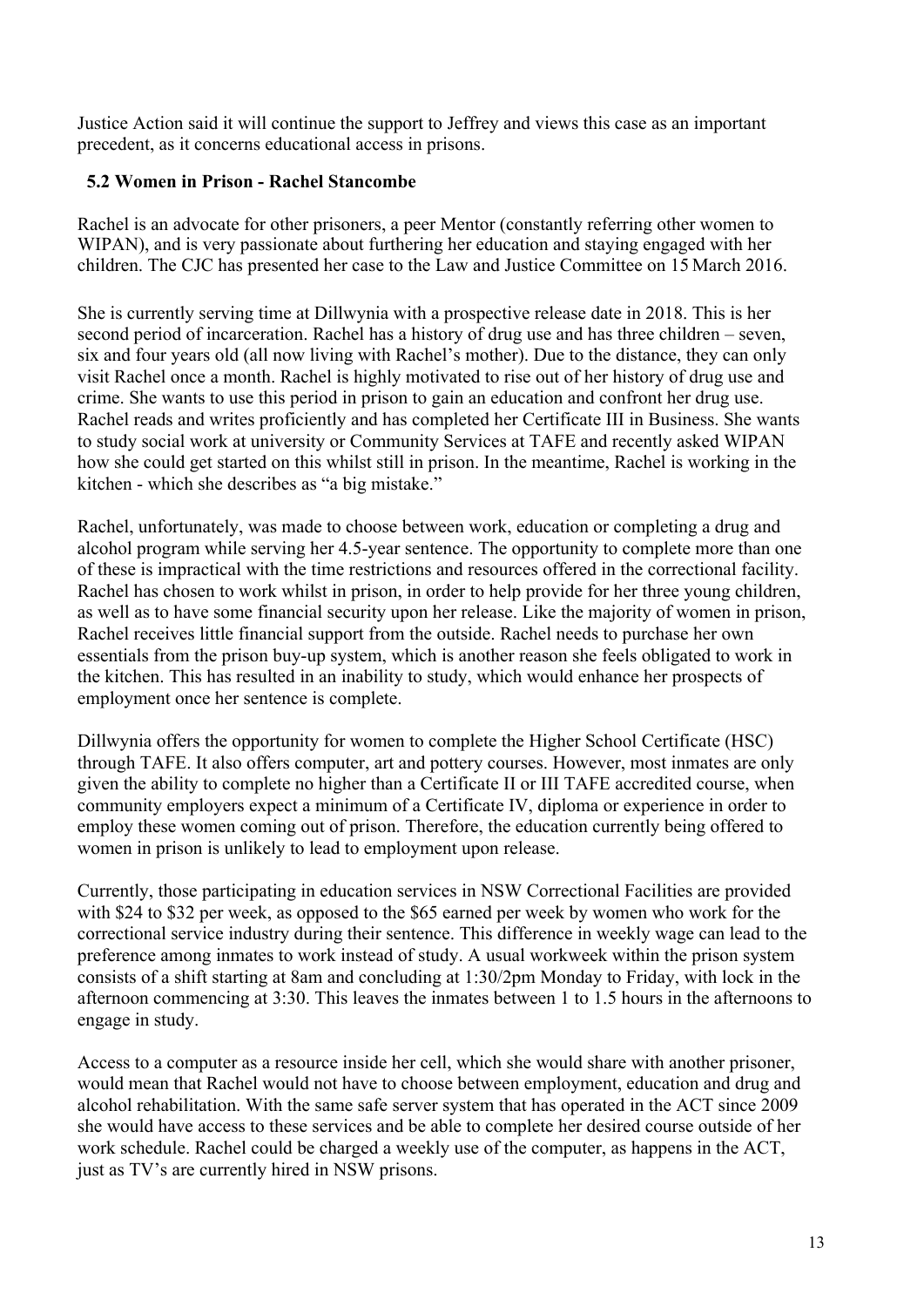The completion of a certificate IV or diploma requires more than 12 months of study, however the majority of women within the NSW Corrective Services are serving between 6 months and 12 months. This time restriction automatically excludes certain courses for women that require longer study periods or are not serving sentences long enough to complete their desired course. Moreover, further study and education is currently only offered to inmates within minimum security, however Rachel is contained in the medium security classification. This is another barrier to Rachel's possible rehabilitation.

## **5.3 High Risk Management Correctional Centre**

Inmates from the High Risk Management Correctional Centre (HRM) sent a letter, expressing their frustration towards the current system of prison education. More than 20 prisoners are accused of terrorist offences and are affected by the withdrawal of education.

The Commissioner stated that 'High Risk Management Correctional Centre (HRM) has [seen] no reduction in staff time or other educational resources but HRM does not have the resources to support students to undertake distance education due to an increasing requirement by distance education providers for students to have access to electronic resources.'

One case is particularly well documented. In 2016, the subject was officially informed that education would no longer be provided in the prison, except for basic literacy and numeracy programs equivalent to late primary school level. From 2012 to 2014, he had successfully completed a Certificate 5 in Permaculture in the prison through Albury TAFE, however he found the process of applying for the program extremely difficult and time-consuming. Commencing the course required months of inquiring with numerous TAFEs and universities to find one that could accommodate the inmate's restricted circumstances of custody via distance education.

The process of enrolling in distance education is lengthy. The procedure requires inmates to ask the education officer to print out the listing of distance education courses provided by various institutions. There is only one education officer assigned at that centre, which makes the process lengthy. Inmates then have to handwrite an "Expression of Interest" letter to those institutions, which describes, among other details, their incarceration conditions and restrictions, as well as including a request for a method to do the courses. Successful applicants would then have to write to the management at HRM to enrol in the course. It takes weeks to months to receive a reply from the management and, most of the time, nine out of 10 applicants are rejected.

In 2014, after he completed the Certificate 5 in Permaculture, the subject spent another 10 months trying to find and enrol in another course. Once he had enrolled in a course, the security manager of HRM then informed him that the Assistant Commissioner suspended his course due to resource issues, with no further explanation. The next year, he sent a letter to the Commissioner appealing to Corrective Services NSW to provide means for further education and to investigate the matter. Unfortunately, the subject has had no reply in recognition of this communication to date.

This year, he was accepted to enrol in a number of courses offered in several Universities but HRM decided they would no longer provide pathways for inmates to study through distance education due to resource issues. There is no education offered in HRM. The most an inmate can receive in the form of intellectual or mental stimulation in the prison is the opportunity to read a book from a number provided at the gaol, watch television or buy a newspaper. All these alternatives are a privilege subject to good behavior. Recent prison reform measures, including